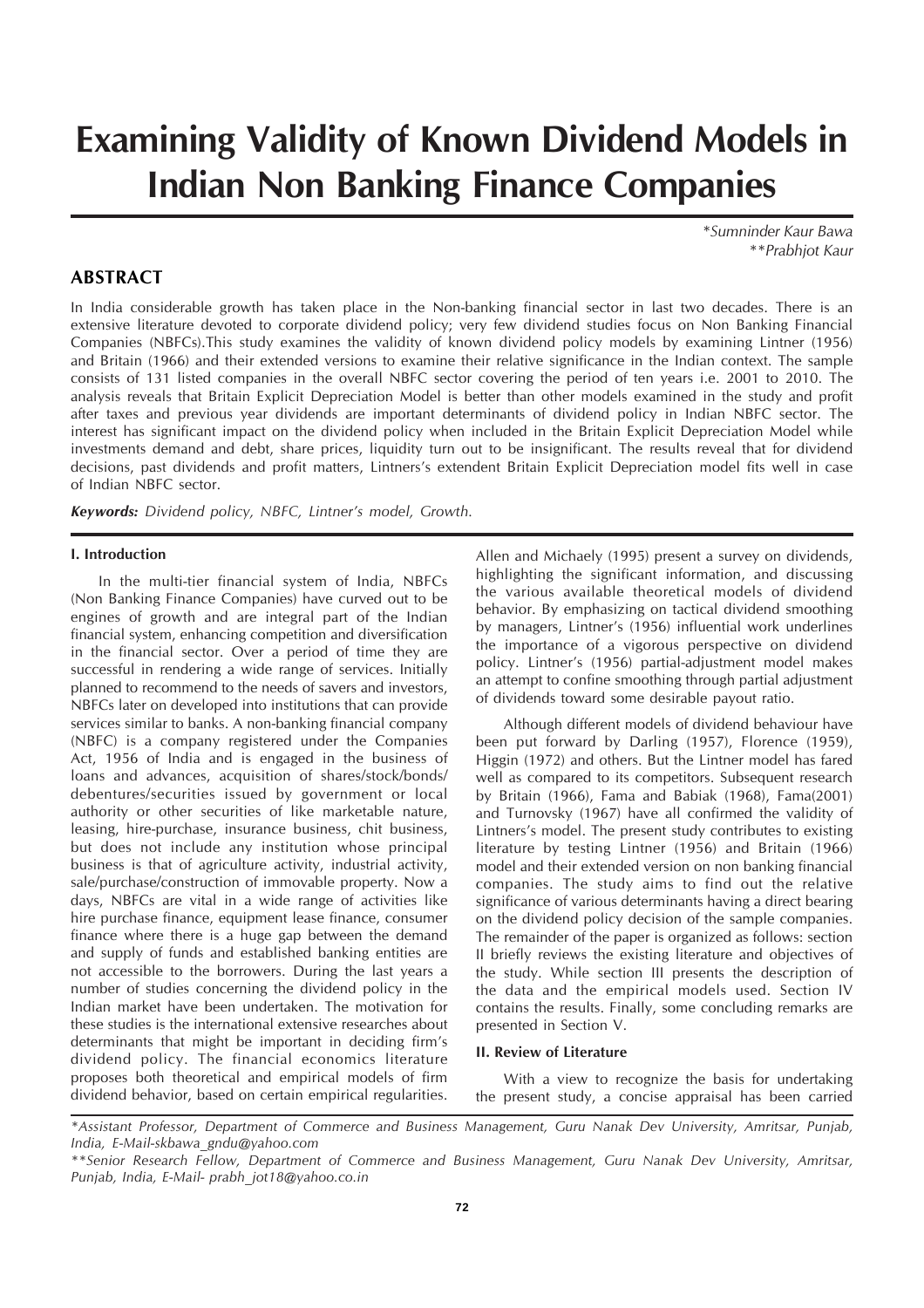out on the dividend policy. Following are the few wellknown studies:

Lintner (1956) studied the dividend behaviour of 28 US firms covering a period of seven years (1947-53). Results suggested that the firms do follow a fixed target payout ratio. The rate of dividends was adjusted along with the increase in the level of earnings. Current year's earnings and previous year's dividend were found to be associated with current year's dividend.

Britain (1966) examined the dividend behaviour of all major industries for a period of 1919-1960. The results stated that the capacity of a firm to pay dividends has been better explained in terms of cash flow as a variable, i.e., profits net of taxes but inclusive of depreciation as against the Lintner's profits net of taxes, as it reflects true earnings.

Pettit (1977) focused on studying the clientele effect regarding dividends and made a conclusion that retired persons wanted dividend in cash at high percentage of firm's earnings while who has earning at high rate preferred the reinvestment of cash and demand low dividend payments.

Khurana (1985) studied dividend policy of 68 private companies belonging to five industries namely sugar, cotton textiles, general engineering, electrical goods and chemical industries for the period of 1962-63 to 1976-77. Lintners model of dividend behaviour was better than all other models i.e. Darling, Britain's and Dobrovolskys model. Dividend decision was primarily governed by net current earnings after tax and lagged dividend.

Gupta, Sharma (1991) emphasized on finding out the dividend behavior of firms in the tea industry for a period of 1982-1988. Out of 112 companies, this study includes five firms having collaboration with foreign companies and equal five such firms having no collaboration with foreign company by taking into consideration best statistical models i.e. Lintner, Britain, Darling and Dobrovolsky.The results of the study disclosed the application of Lintners model and Dobrovolskys model on both type of firms while Britains model was not fully applied on both type of firms.

Coates, Davis and Golder (1998) analyzed the dividend behavior of 46 large U.K and 44 large German quoted companies over the period of 1980-95. Results showed that positive difference has been found out between these two countries with regard to payment of dividend per share in current year as well as in the preceding year.

Ahmed, Javid (2009) studied the determinants of dividend payout policies of 320 non financial firms listed on Karachi Stock Exchange for the period of 2001-2006.The results of Lintner's and Fama and Babiak's Models showed that Pakistani firms relied more on current earnings for deciding the payment of dividend as compared to past dividends. The firms those have major inside shareholding paid higher amount as dividends to reduce the agency cost.

Pal and Goyal (2009) made an attempt to bring out the real face of dividend decision of Information Technology industry in competitive global economy to know about the cause and effect association between dividend decision and its determinants in Indian Information Technology industry. The sample consisted of 40 information technology companies listed on NSE for the period ranging between 1996-97 to 2005-2006. The results verified that all the determinants under study were important more or less while determining the dividend policy of an organization which ultimately effect the value of firm.

Bose and Hussain (2011) studied the dividend behaviour of five industrial sectors covering a period of 2005-06 to 2008-09. Dividend policy has showed a positive relationship between dividend payout and profit. This study suggested for modification of Lintner's model in order to cope up with asymmetric behaviour.

## **Objectives of the Study**

The main motive of this study is to examine the factors involved in determination of dividend policies in India by using Lintner's and Britain's model. Other objective is to explore the role of various determinants such as depreciation, profitability, interest rate and share price behavior, liquidity, debt and investment demand on the firm's dividend paying behavior. There is an extensive literature devoted to corporate dividend policy, very few dividend studies focus on NBFC sector in India. So this study is an attempt to fill this gap.

#### **III. Data Base and Research Methodology**

In order to achieve the above stated objectives, sample consisting of all listed companies of Non Banking Finance Companies in India has been selected. The study has covered a period of ten years i.e. 2001 to 2010. The final sample consists of 131 dividend paying companies that are listed on Bombay Stock Exchange, Mumbai. The data has been obtained from Prowess database. This study examines the dividend policy behaviour by using Lintner (1956) and Britain (1966) and their extended versions to examine their relative significance in the Indian context.

**THE LINTNER'S (1956) MODEL :** This model describes about two main parameters for deciding the firm's dividend policy: (1) the target payout ratio and (2) the speed at which current dividends adjust to the target.

Dividend payout is a function of net current earnings after tax and dividend paid in the previous year (lagged dividend).

This can be expressed as:  $D_t = a + b1P_t + b2 D_{t-1}$  $+ u_t$  .... (1) Where,  $D_t$  = total equity dividend in period't'

 $D_{t-1}$  = total equity dividend in period't-1'

 $P_t$  = net current earnings after tax in period't'

 $u_t$  = error term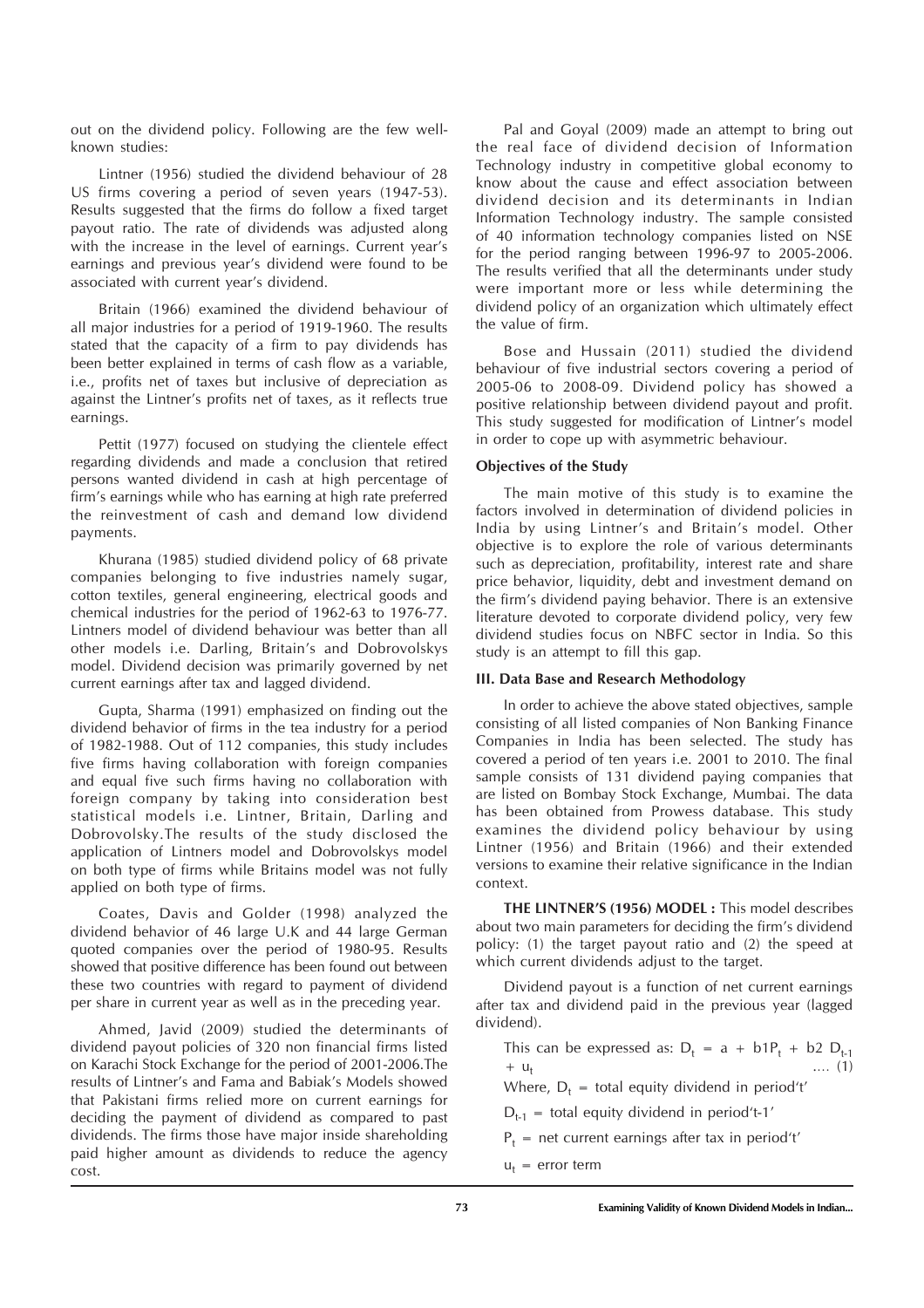#### **The Britain's (1966) Model**

Britain uses the cash flow version of Lintner's model in his study entitled 'Corporate Dividend Policy'.

This hypothesis can be algebraically expressed as:

 $D_t = a + b1C_t + b2 D_{t-1} + u_t$ (Britain's cash flow Model)

Where,  $D_t$  = total equity dividend in period't'

 $C_t$  = cash flow in period't'

 $D_{t-1}$  = total equity dividend in period't-1'

Britain also uses depreciation,  $(A_t)$  as separate explanatory variable along with net current earnings after tax and lagged dividends. Thus, one of his regression equations is of the form:

 $D_t = a + b1 P_t + b2 D_{t-1} + b3 A_t + u_t$ (Britain Explicit Depreciation model)

Where,  $D_t$  = total equity dividend in period't'

 $P_t$  = net current earnings after tax in period't'

 $D_{t-1}$  = total equity dividend in period't-1'

 $C_t$  = cash flow in period't'

 $A_t$  = depreciation charged in period't'

 $u_t$  = error term

After selecting one best model, some explanatory variables are added to see their influence on the dividend policies of the sample companies; these variables include investment, liquidity, debt, interest payment, share prices.

Also Panel data regression technique has been applied in order to draw the meaningful inferences from the study. In panel data regression, time-series and cross-sectional observations are combined and estimated. The main advantage of pooling is that it is possible to increase the number of observations, which is important when each individual cross-section sample is so small that sample size affects the degrees of freedom adversely. The panel data methodology is also important to eliminate heterogeneity, namely the unobservable characteristics of the contracting environment. In the research we use the three common techniques for estimating models with panel data, which are: pooled ordinary least squares, the fixed effects model and random effects model. Subsequently, we use proper test statistics, namely the Fstatistic and the Hausman test to choose the most appropriate model for the particular sample. The F-statistic tests the null hypothesis that the efficient estimator is the pooled ordinary least squares compared to the fixed effects model.

#### **IV. Data Analysis and Interpretation**

The present study has used two models: Lintner (1956), Britain (1966) and their extended versions by incorporating the investment, debt, liquidity, interest rate to investigate which is more suitable choice to describe the dividend policy decisions in case ofNBFC sector. The results of Lintner model are reported in Table I. The net earnings after tax and dividend paid in previous year have positive and significant impact on dividend. The speed of adjustment (k) is 83.375 per cent. This suggests that there is some unobserved individual firm's effect on dividend behaviour which is not captured by this model. Target payout ratio is 17.384 per cent.

| Table I                                                      |
|--------------------------------------------------------------|
| The Lintner's Model                                          |
| <b>Regression Results of Fixed Effect Firm one Way Model</b> |
| $(Dt = a + b1Pt + b2Dt-1 + ut)$                              |

|                         | Fixed effect firm one way model            |          |
|-------------------------|--------------------------------------------|----------|
| <b>Regressors</b>       | <b>Regression Coefficient</b>              | P value  |
| Constant                | 9.294513                                   | 0.180    |
| PAT (Rs. Crore)         | .1449425                                   | $0.010*$ |
| $Div_{(t-1)}$           | .166245                                    | $0.000*$ |
| Target Payout Ratio (r) | $.1449425 / 0.833755 = 0.17384 = 17.384\%$ |          |
| Speed of Adjustment (k) | $(1-.166245) = 0.833755$                   |          |
| Adjusted $R^2$          | 0.7277                                     |          |
| F-Value                 | 841.67                                     | $0.000*$ |

 **Source:** Calculated from Stata 11

 **Note:** \*Significant at 1per cent level, \*\*Significant at 5per cent level. \*\*\*Significant at 10per cent level.

Adjusted for degree of freedom i.e. adjusted  $R^2$  is 72.77 per cent. It means 72.77 per cent variation has been explained by independent variables. Overall model

is significant as shown by F test. Therefore net profit and lagged dividend are important factors of dividend policy.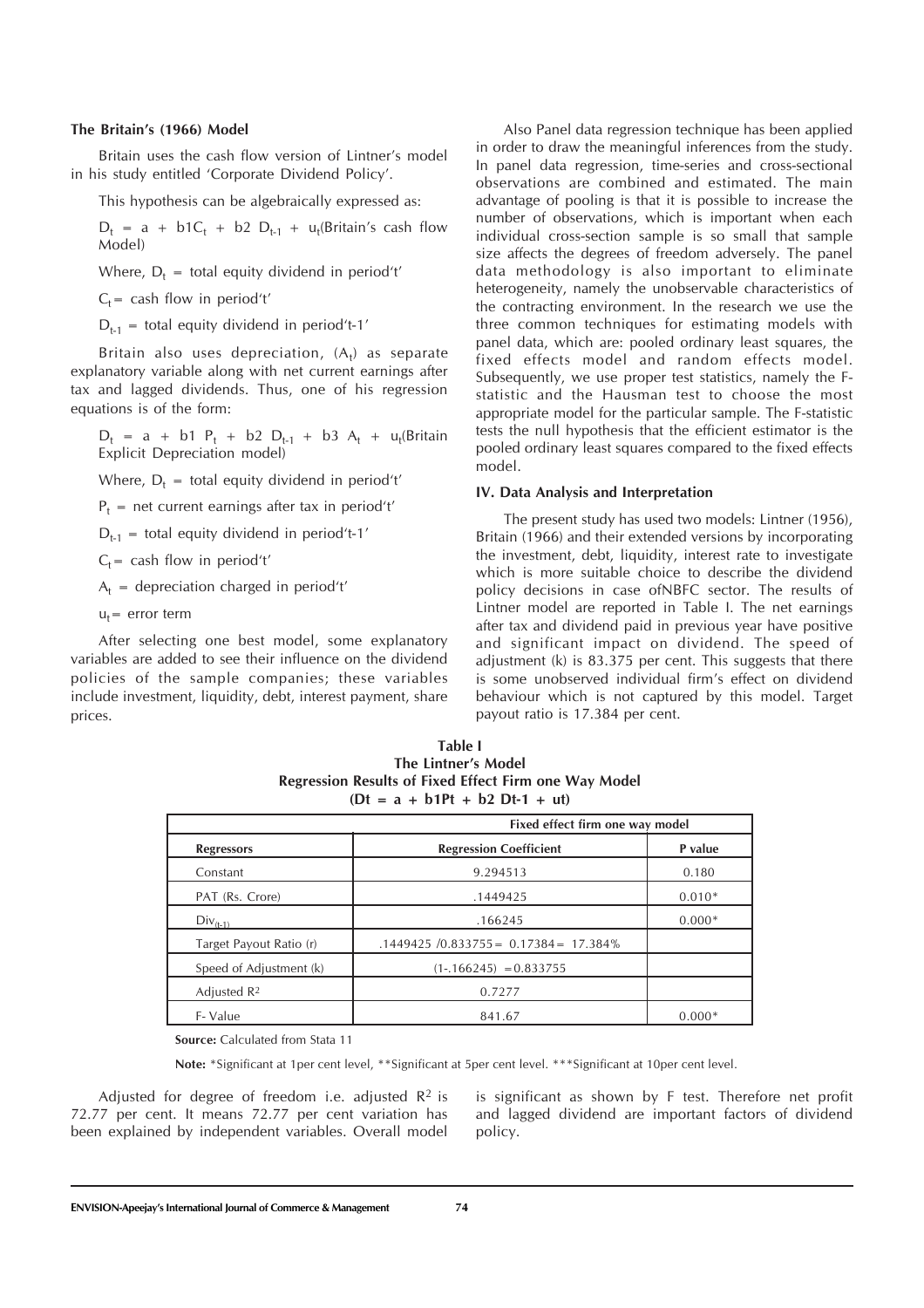|                         |                                          | Fixed effect firm one way model |  |
|-------------------------|------------------------------------------|---------------------------------|--|
| <b>Regressors</b>       | <b>Regression Coefficient</b>            | P value                         |  |
| Constant                | 11.83184                                 | 0.302                           |  |
| Cash flow (Rs. Crore)   | .0433567                                 | $0.043**$                       |  |
| $Div_{(t-1)}$           | .165159                                  | $0.000*$                        |  |
| Target Payout Ratio (r) | $.0433567/0.834841 = 0.0531934 = 5.32$ % |                                 |  |
| Speed of Adjustment (k) | $1 - 165159 = 0.834841$                  |                                 |  |
| Adjusted $R^2$          | 0.7271                                   |                                 |  |
| F-Value                 | 3.17                                     | $0.0000*$                       |  |

### **Table II The Britain's Cash Flow Model Regression Results of Fixed Effect Firm one Way Model (Dt = a + b1Ct + b2 Dt-1 + ut)**

 **Source:** Calculated from Stata 11

 **Note:** \*Significant at 1 per cent level, \*\*Significant at 5 per cent level.

Table II shows the results of Britain's cash flow model. The cash flow and dividend paid in the previous year have positive and statistically significant effect on dividend payout in the NBFC sector. It is evident that cash flow incorporate depreciation as a source of fund, with regular profits cash flow encourages the firms to change their dividend policy at a given point of time even though they are not highly motivated to change the payout policy often. The results indicate that the speed of adjustment is 83.48 per cent. The target payout ratio is 5.32 per cent. The coefficient of determination adjusted for degree of freedom (Adjusted  $R^2$ ) is quite high i.e. 72.71 per cent. This model is appropriate in explaining dividend behavior of our sampled firms but its explanatory power is less than that of the Lintner model.

| Table III                                                    |
|--------------------------------------------------------------|
| The Britain Explicit Depreciation Model                      |
| <b>Regression Results of Fixed Effect Firm one Way Model</b> |
| $(Dt = a + b1$ Pt + b2 Dt-1 + b3 At + ut)                    |

|                         | Fixed effect firm one way model          |           |
|-------------------------|------------------------------------------|-----------|
| <b>Regressors</b>       | <b>Regression Coefficient</b>            | P value   |
| Constant                | 5.873148                                 | 0.507     |
| Pat (Rs. Crore)         | .1999081                                 | $0.040**$ |
| $Div_{(t-1)}$           | .165069                                  | $0.000*$  |
| A.                      | .0362966                                 | 0.172     |
| Target Payout Ratio (r) | $.1999081/0.834931 = 0.23943 = 23.943$ % |           |
| Speed of Adjustment (k) | $1 - 165069 = 0.834931$                  |           |
| Adjusted $R^2$          | 0.7314                                   |           |
| F-Value                 | 3.14                                     | $0.0000*$ |

**Source:** Calculated from Stata 11

**Note:** \*Significant at 1 per cent level, \*\*Significant at 5 per cent level.

Table III represents the extended version of Britain (1966) model by adding depreciation as an additional determinant in original Lintner model. The net profits, dividend paid in the previous year are positively and significantly determining the dividends for overall NBFC sector. Depreciation has not any significant impact on the current dividend policy. The speed of adjustment is 83.49 per cent. The target payout ratio is 23.943 per cent. Adjusted  $\mathbb{R}^2$  is 73.14 per cent. F-value shows that overall model is statistically significant in this sector.

Overall the results reveal that in all the three models the net profits, cash flows, lag dividends significantly

explain the dividend behavior of firms in the NBFC sector. On the basis of adjusted R2 criteria Britain Explicit Depreciation Model's explanatory power is very high as compared to other two models i.e. Lintner models and Britain's cash flow model. There are some individual firm's characteristics such as investment demand, interest payment, flow of net debt, share prices and liquidity that influence the dividend behavior of the NBFC sector {Glen et al. (1995); Naceur et al. (2007)}. This motivated to estimate the extended version of Britain Extended Depreciation Model.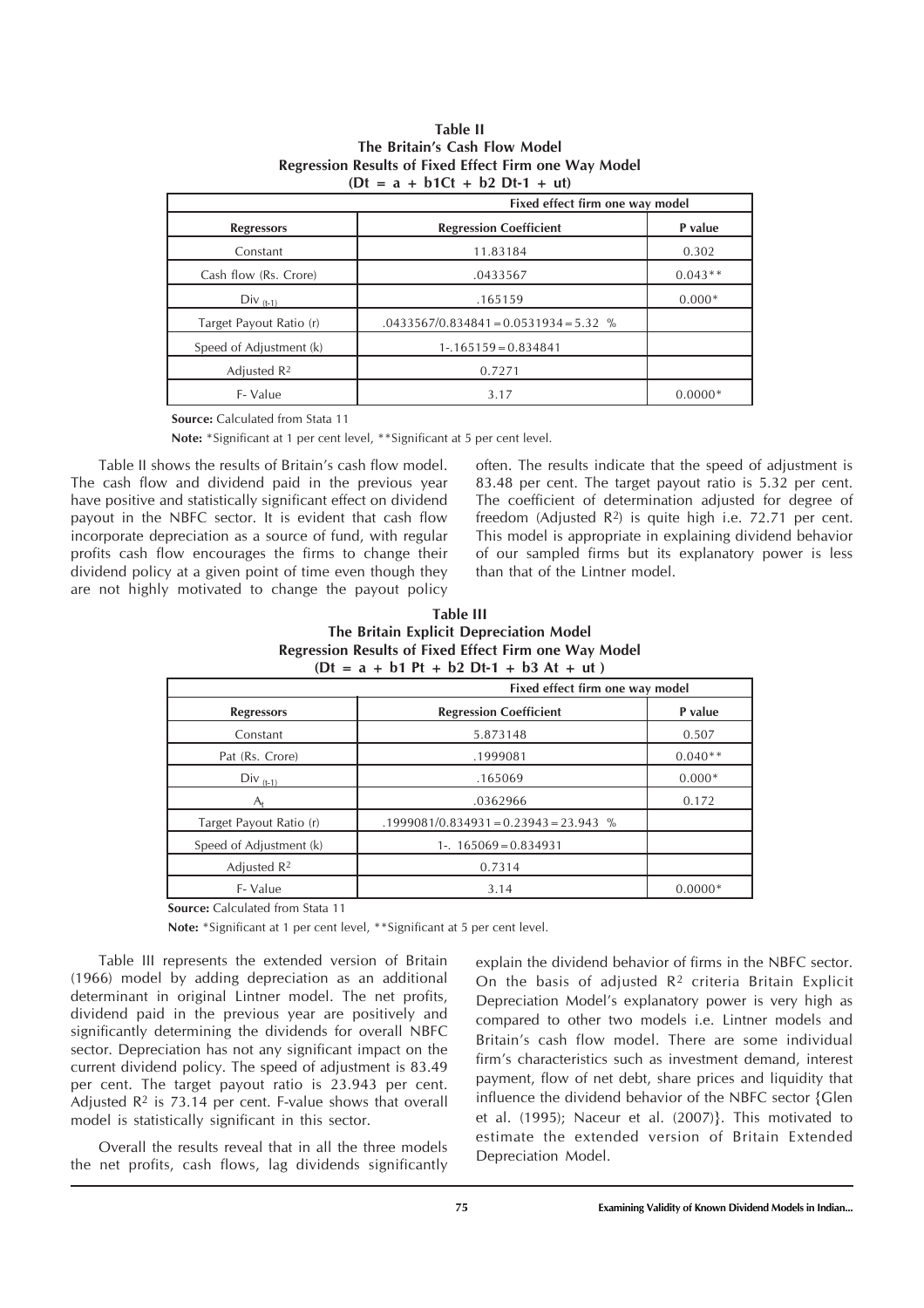|                           | Fixed effect firm one way model       |          |
|---------------------------|---------------------------------------|----------|
| <b>Regressors</b>         | <b>Regression Coefficient</b>         | P value  |
| Constant                  | 20.80481                              | 0.139    |
| Pat (Rs. Crore)           | .1197603                              | 0.562    |
| Div $\frac{(t-1)}{(t-1)}$ | .180931                               | $0.000*$ |
| $A_{t}$                   | .01149                                | 0.606    |
| Interest                  | .0037493                              | $0.000*$ |
| Target Payout Ratio (r)   | $.1197603/0.819069 = .1462 = 14.62\%$ |          |
| Speed of Adjustment (k)   | $1-.180931 = 0.819069$                |          |
| Adjusted $\mathbb{R}^2$   | 0.6388                                |          |
| <b>F-Value</b>            | 5.20                                  | $.0000*$ |

**Table IV Regression Results of Fixed Effect Firm one Way Model In Case of Britain Explicit Depreciation Model with Interest Rate**

 **Source:** Calculated from Stata 11

 **Note:** \*Significant at 1 per cent level.

Table IV represents the results of fixed effect firm one way model in case of Britain Explicit Depreciation model with Interest Rate. Results show that interest rate has positive and also significant impact on dividend payment.

The results suggest that interest rate is a significant determinant of dividend policy in NBFC sector during the period of study.

| Table V                                                                           |  |  |
|-----------------------------------------------------------------------------------|--|--|
| Regression Results of Fixed Effect Firm one Way Model in Case of Britain Explicit |  |  |
| Depreciation Model with Investment Demand                                         |  |  |

|                          | Fixed effect firm one way model          |          |
|--------------------------|------------------------------------------|----------|
| <b>Regressors</b>        | <b>Regression Coefficient</b>            | P value  |
| Constant                 | 5.498916                                 | 0.614    |
| Pat (Rs. Crore)          | .2423355                                 | .394     |
| $Div_{(t-1)}$            | .162112                                  | $0.000*$ |
| $A_{\rm t}$              | .0400161                                 | 0.111    |
| <b>Investment Demand</b> | $-.0006661$                              | 0.195    |
| Target Payout Ratio (r)  | $.2423355/0.837888 = 0.289812 = 28.98\%$ |          |
| Speed of Adjustment (k)  | $1 - 162112 = 0.837888$                  |          |
| Adjusted $\mathbb{R}^2$  | 0.7323                                   |          |
| F- Value                 | 3.04                                     | $.0000*$ |

 **Source:** Calculated from Stata 11

**Note:** \*Significant at 1 per cent level.

The results reported in Table V are the extended model including investment demand as determinant of dividend policy. The results indicate that investment has a negative but also insignificant relationship with dividend payment. It means that investment demand is not important determinant in case of this sector.

| Table VI                                                                          |
|-----------------------------------------------------------------------------------|
| Regression Results of Fixed Effect Firm one Way Model In Case of Britain Explicit |
| Depreciation Model with Liquidity                                                 |

|                   | Fixed effect firm one way model |          |
|-------------------|---------------------------------|----------|
| <b>Regressors</b> | <b>Regression Coefficient</b>   | P value  |
| Constant          | 10.64098                        | 0.328    |
| Pat (Rs. Crore)   | .1917023                        | 0.423    |
| $Div_{(t-1)}$     | 1.165042                        | $0.000*$ |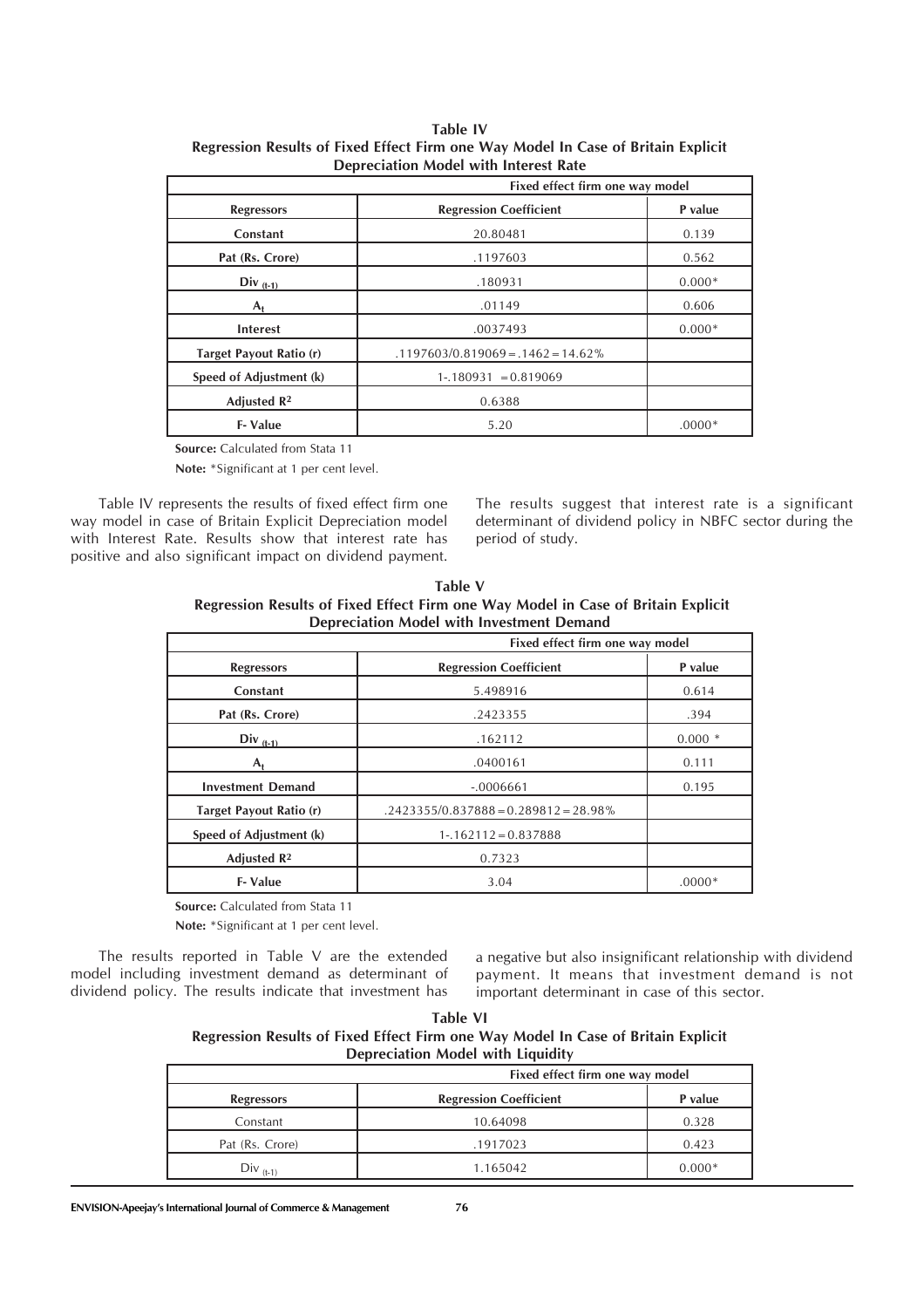| liquidity               | $-.6598672$                               | 0.119    |
|-------------------------|-------------------------------------------|----------|
| Target Payout Ratio (r) | $.1917023$ /0.8082977 = 0.23716 = 23.716% |          |
| Speed of Adjustment (k) | $1-.1917023 = 0.8082977$                  |          |
| Adjusted $\mathbb{R}^2$ | 0.7295                                    |          |
| F-Value                 | 2.95                                      | $.0000*$ |

**Source:** Calculated from Stata 11

**Note:** \*Significant at 1 per cent level.

Table VI presents the results of modifying the model by including liquidity following Darling (1957) as determinant of dividend. The results indicate that liquidity has a negative and insignificant determinant in NBFC sector. However, the liquidity has no significant influence on dividend payout policy.

**Table VII Regression Results of Fixed Effect Firm One Way Model In Case Of Britain Explicit Depreciation Model with Debt**

| Fixed effect firm one way model |                                            |          |
|---------------------------------|--------------------------------------------|----------|
| <b>Regressors</b>               | <b>Regression Coefficient</b>              | P value  |
| Constant                        | 8.472161                                   | 0.377    |
| Pat (Rs. Crore)                 | .0369063                                   | 0.406    |
| $Div_{(t-1)}$                   | .125849                                    | $0.000*$ |
| A.                              | .0656705                                   | 0.406    |
| Debt                            | 6.47098                                    | 0.120    |
| Target Payout Ratio (r)         | $.0369063/0.874151 = 0.0422195 = 4.2219\%$ |          |
| Speed of Adjustment (k)         | $1 - 125849 = 0.874151$                    |          |
| Adjusted $R2$                   | 0.5358                                     |          |
| F-Value                         | 43.72                                      | $.0000*$ |

 **Source:** Calculated from Stata 11

**Note:** \*Significant at 1 per cent level, \*\*Significant at 5 per cent level.

Flow of net debt as determinant of dividend policy has been incorporated in the extended model. The results reported in Table VII suggest that debt is not a significant factor contributing to dividend policy in case of NBFC sector. Due to the recessionary phase in the economy in general and corporate sector in particular either fund is not easily available as debt or their financial costs are very high.

| Table VIII                                                                        |
|-----------------------------------------------------------------------------------|
| Regression Results of Fixed Effect Firm One Way Model In Case Of Britain Explicit |
| Depreciation Model with Share Price                                               |

|                         | Fixed effect firm one way model                 |            |
|-------------------------|-------------------------------------------------|------------|
| <b>Regressors</b>       | <b>Regression Coefficient</b>                   | P value    |
| Constant                | 5.75927                                         | 0.530      |
| Pat (Rs. Crore)         | .2087024                                        | 0.418      |
| $Div_{(t-1)}$           | .163164                                         | $0.000*$   |
| $A_{t}$                 | .0437686                                        | $0.073***$ |
| Share price             | $-.0034811$                                     | 0.319      |
| Target Payout Ratio (r) | $.2087024/0.836818 = 0.249399 = 24.94$ per cent |            |
| Speed of Adjustment (k) | $1 - 163164 = 0.836816$                         |            |
| Adjusted $R^2$          | 0.7281                                          |            |
| F-Value                 | 2.90                                            | $.0000*$   |

Source: Calculated from Stata 11

Note: \*Significant at 1 per cent level, \*\*Significant at 5 per cent level, \*\*\*Significant at 5 per cent level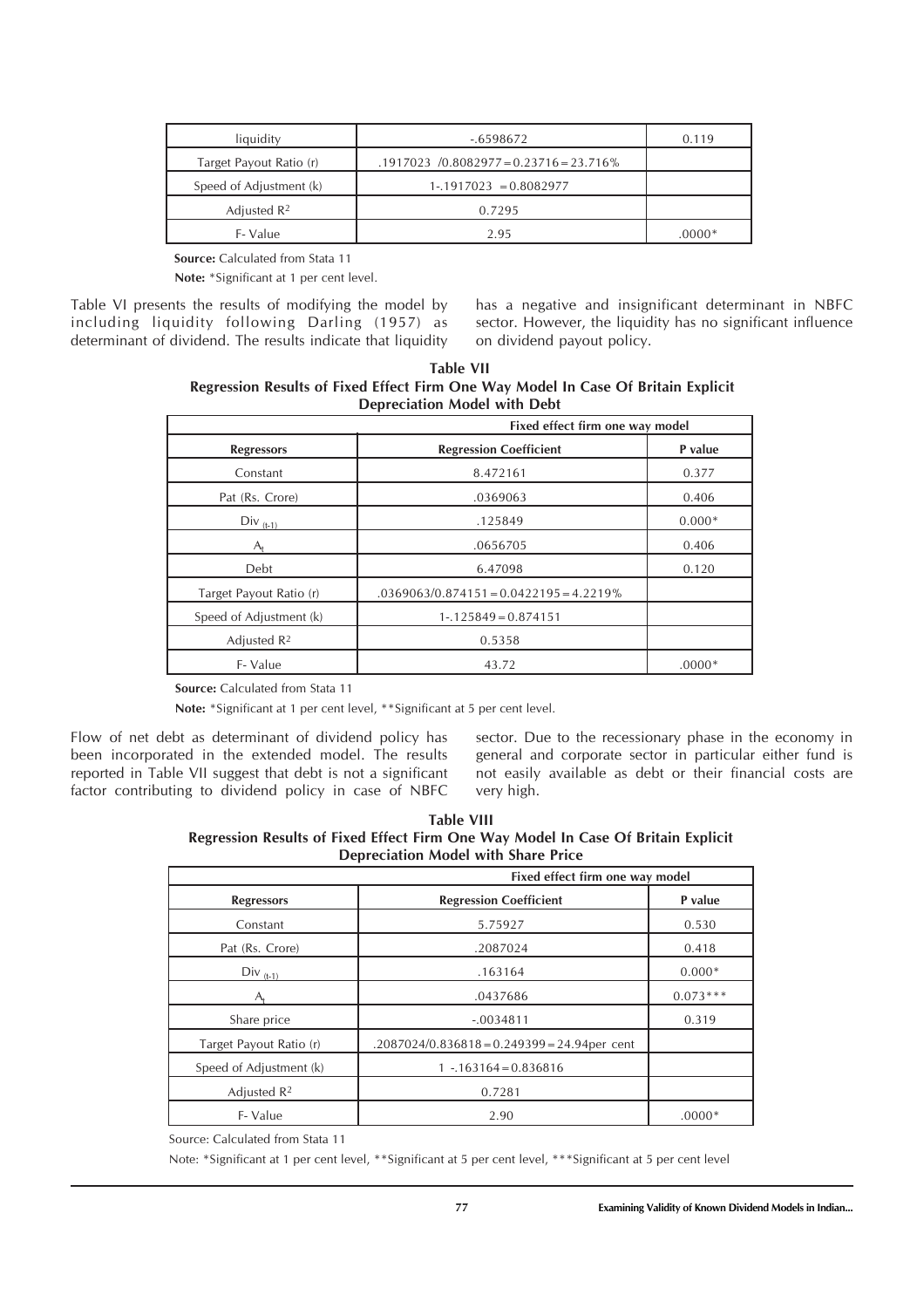By taking the share price as additional determinant to Britain's Explicit Depreciation Model, results shown in table VIII depict that share price is not an important and significant determinant in influencing the dividend policy decision of this sector. Results are opposite to the results of Harkavy (1957), Lee and Forbes (1980) while these are similar to the results of Black and Scholes (1974).

## **V. Conclusion**

This study examines the various determinants of dividend policy by Lintner (1956) and Britain (1966) and their extended versions to examine their relative significance in the Indian context. The sample consists of 131 firms in the overall NBFC sector covering the period of 10 years i.e. from 2001 to 2010. The analysis reveals that Lintner's extended model of Britain's explicit depreciation model is better than other models examined in the study. The results of the current study indicate that dividend decision of firms is influenced by net profit, dividend paid by the firm in the previous year and cash flow. Among other determinants investigated include: investment demand, debt, share price and liquidity turn out to be insignificant in explaining the dividend policy. The impact of interest rate is only found positive and significant in case of this sector. The Implication that comes out from the study is that for dividend decision past dividends, profits and interest rate matters. Overall Lintner's extended model fits the data well in NBFC sector of India under the period of study.

## **References :**

Ahmed, H. and Javid, A. (2009). The Determinants of Dividend Policy in Pakistan. *International Research Journal of Finance and Economics*, 29.

Allen, F. and R. Michaely (1995). Payout Policy, **Handbook of the Economics of Finance,** 1 (7), 337-429.

Black, F. and Scholes, M. J. (1974). The Effects of Dividend Yield and Dividend Policy on Common Stock Prices and Returns. *Journal of Financial Economics,* 1, 1- 22.

Bose, S., and Husain, Z. (2011). Asymmetric Dividend Policy of Indian Firms: An Econometric Analysis. *The International Journal of Applied Economics and Finance*, 5(3).

Britain, John A. (1966). *Corporate Dividend Policy.* Washington, D.C., The Brooking Institution.

Coates, J.B., Davis, E.W., & Golder, P.A. (1998). Comparison of Dividend per Share Behavior of Large UK and German Companies over the Period 1980-95: Preliminary Findings. *The European Journal of Finance*, 4(3), 279-290.

Darling, P.G. (1957). The Influence of Expectations and Liquidity on Dividend Policy. *Journal of Political Economy,* 209-224.

Fama, E. F. & French, K. R. (2001). Disappearing Dividends: Changing Firm Characteristics or Lower Propensity to Pay. *Journal of Financial Economics*, 60, 3- 43.

Fama, E. F. and Babiak, H. (1968). Dividend Policy: An Empirical Analysis. *Journal of the American Statistical Association*, 63, 1132-1161.

Florence, P.S. (1959). Size of Company and Other Factors in Dividend Policy, *J. Royal Statistical Soc***iety**, 77-98.

Glen, J. D., Karmokolias, Y., Miller, R. R. and Shah, S. (1995). Dividend Policy and Behaviour in Emerging Markets: To Pay or Not to Pay*. IFC Discussion Paper No. 26.*

Gupta, N.C. & Sharma, GL. (1991). Dividend Behavior in Tea Industry in India: A Case Study of Selected Firms. *Journal of Management*, 20(4).

Harkavy, O. (1957). The Relation between Retained Earnings and Common Stock Prices for Large Listed Corporations. *Journal of Finance*, 283-297.

Higgins, R.C. (1972). The Corporate Dividend-Saving Decisions*. Journal of Financial and Quantiative Anaysis*, 7, 1527-1542.

Khurana, P.K. (1985). *Corporate Dividend Policy in India.* Panchsheel Publications, New Delhi.

Lee, C. F. and Forbes, S. W. (1980). Dividend Policy, Equity Value, and Cost of Capital Estimates for the Property and Liability Insurance Industry. *The Journal of Risk and Insurance*, 47(2), 205-222.

Lintner, John. (1956). Distribution of Incomes of Corporations among Dividends, Retained Earnings and Taxes, *American Economic Review,* 46(2), 97-113.

Lintners, J. (1962). Dividends, Earning, Leverage, Stock Price, and the Supply of Capital to Corporations. *Review of Economics and Statistics*, 44, 243 – 269.

Naceur, S. B., Goaied, M. and Belanes, A. (2007). On the Determinants and Dynamics of Dividend Policy. *International Review of Finance*, 6(1-2), 1-23.

Pal, karam. & Goyal, Puja. (2009). Corporate Dividend Policy in Indian IT Industry. *Finance India*, 23(4), 1295- 1316.

Pettit, R. Richardson. (1977). Taxes, Transactions costs and the Clientele Effect of Dividends. *Journal of Financial Economics,* 5, 419-436.

Turnovsky, S. J. (1967). The Allocation of Corporate Profits between Dividends and Retained Earnings. *Review of Economic Statistics***,** 49, 583-589.